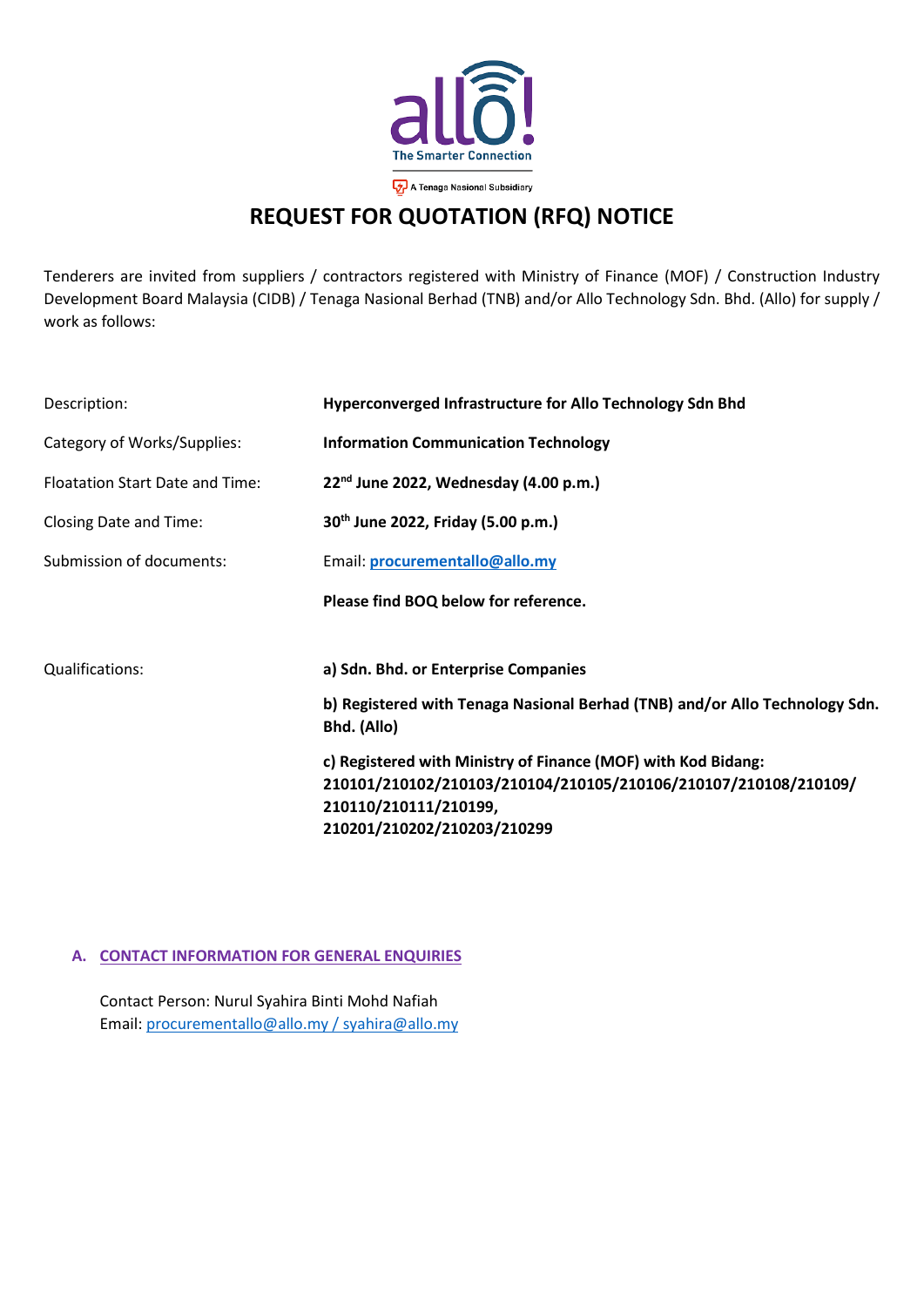|           | <b>Technical Compliance Specification</b>                                                                                 |                         |                |
|-----------|---------------------------------------------------------------------------------------------------------------------------|-------------------------|----------------|
| <b>NQ</b> | <b>QUESTION / REQUIREMENT</b>                                                                                             | <b>COMPLIANCE (Y/N)</b> | <b>REMARKS</b> |
| 2.0       | <b>RACK MOUNTED HYPERCONVERGED SYSTEM</b>                                                                                 |                         |                |
| 2.1       | <b>GENERAL REQUIREMENTS</b>                                                                                               |                         |                |
| 2.1.1     | Tenderer shall deliver, setup, install and configure all                                                                  |                         |                |
|           | hardware, software and licenses for the proposed                                                                          |                         |                |
|           | HyperConverged system and its requirements.                                                                               |                         |                |
| 2.1.2     | Tenderer shall state make and model of the new proposed                                                                   |                         |                |
|           | HyperConverged system.                                                                                                    |                         |                |
| 2.1.3     | The new proposed HyperConverged system architecture                                                                       |                         |                |
|           | shall be a distributed system consisting of common                                                                        |                         |                |
|           | modular building blocks that scale linearly from 3 to 64 2U<br>nodes appliances in a cluster. Multiple compute, memory,   |                         |                |
|           | and storage options deliver configurations to match any                                                                   |                         |                |
|           | use case.                                                                                                                 |                         |                |
|           |                                                                                                                           |                         |                |
| 2.1.4     | The new proposed HyperConverged system shall be                                                                           |                         |                |
|           | jointly engineered and seamlessly integrate into VMWare                                                                   |                         |                |
|           | software experience, including the vSphere ecosystem of                                                                   |                         |                |
|           | support configurations, partner solutions and reference                                                                   |                         |                |
|           | architectures for a unified extension of existing VMWare                                                                  |                         |                |
|           | environment and shall provide single graphical user                                                                       |                         |                |
|           | interface from management, operation and reporting                                                                        |                         |                |
|           | perspective leveraging only VMWare vCenter.                                                                               |                         |                |
|           |                                                                                                                           |                         |                |
| 2.1.5     | The new proposed HyperConverged system shall come                                                                         |                         |                |
|           | with complete integrated GLOBAL 24/7 support and shall<br>have integrated 24x7 callhome support with proactive            |                         |                |
|           | monitoring capability from single vendor.                                                                                 |                         |                |
|           |                                                                                                                           |                         |                |
|           | Tenderer shall provide a single point of contact direct                                                                   |                         |                |
|           | telephone and issue resolution service delivered and shall                                                                |                         |                |
|           | assist with all issues associated with network, hardware,                                                                 |                         |                |
|           | storage and virtualization components.                                                                                    |                         |                |
| 2.1.6     | The new proposed HyperConverged system shall come                                                                         |                         |                |
|           | with at least 1 year support coverage.                                                                                    |                         |                |
| 2.1.7     | The new proposed HyperConverged system shall come<br>from the factory with the hypervisor preloaded in order to           |                         |                |
|           | minimize launch times.                                                                                                    |                         |                |
| 2.1.8     | The new proposed HyperConverged system shall be able                                                                      |                         |                |
|           | to handle expected and unexpected growth easily, cost-                                                                    |                         |                |
|           | effectively, and with minimal disruption to business                                                                      |                         |                |
|           | activities by adding nodes and drives without taking the                                                                  |                         |                |
|           | cluster offline.                                                                                                          |                         |                |
| 2.1.9     | The new proposed HyperConverged system shall include                                                                      |                         |                |
|           | the following storage services from the factory pre-loaded<br>or be installed through an integrated portal on the system: |                         |                |
|           | replication, public cloud hierarchical storage management.                                                                |                         |                |
|           |                                                                                                                           |                         |                |
| 2.1.10    | Solution shall be flexible to address a wide range of                                                                     |                         |                |
|           | application and business needs, including both structured                                                                 |                         |                |
|           | data (such as databases) and unstructured data (such as                                                                   |                         |                |
|           | e-mails, documents, and video).                                                                                           |                         |                |
|           |                                                                                                                           |                         |                |
| 2.1.11    | The components of the Solution shall be newly                                                                             |                         |                |
|           | manufactured, and have no remanufactured, repaired, or<br>restored parts.                                                 |                         |                |
| 2.1.12    | The Solution must be supported by single principal vendor.                                                                |                         |                |
|           | Hardware (HCI and network switch), software and support                                                                   |                         |                |
|           | must be provided by single vendor for ease of operations                                                                  |                         |                |
|           |                                                                                                                           |                         |                |
| 2.1.13    | The appliance must automatically discover and non-                                                                        |                         |                |
|           | disruptively, adds each new node or appliance and                                                                         |                         |                |
|           | rebalances resources and workloads across the cluster.                                                                    |                         |                |
|           |                                                                                                                           |                         |                |
|           |                                                                                                                           |                         |                |
| 2.1.14    | The solution must have capability to integrate network<br>switches automated setup and delivery. Please describe          |                         |                |
|           | how this is implemented                                                                                                   |                         |                |
| 2.1.15    | Must support call home support feature                                                                                    |                         |                |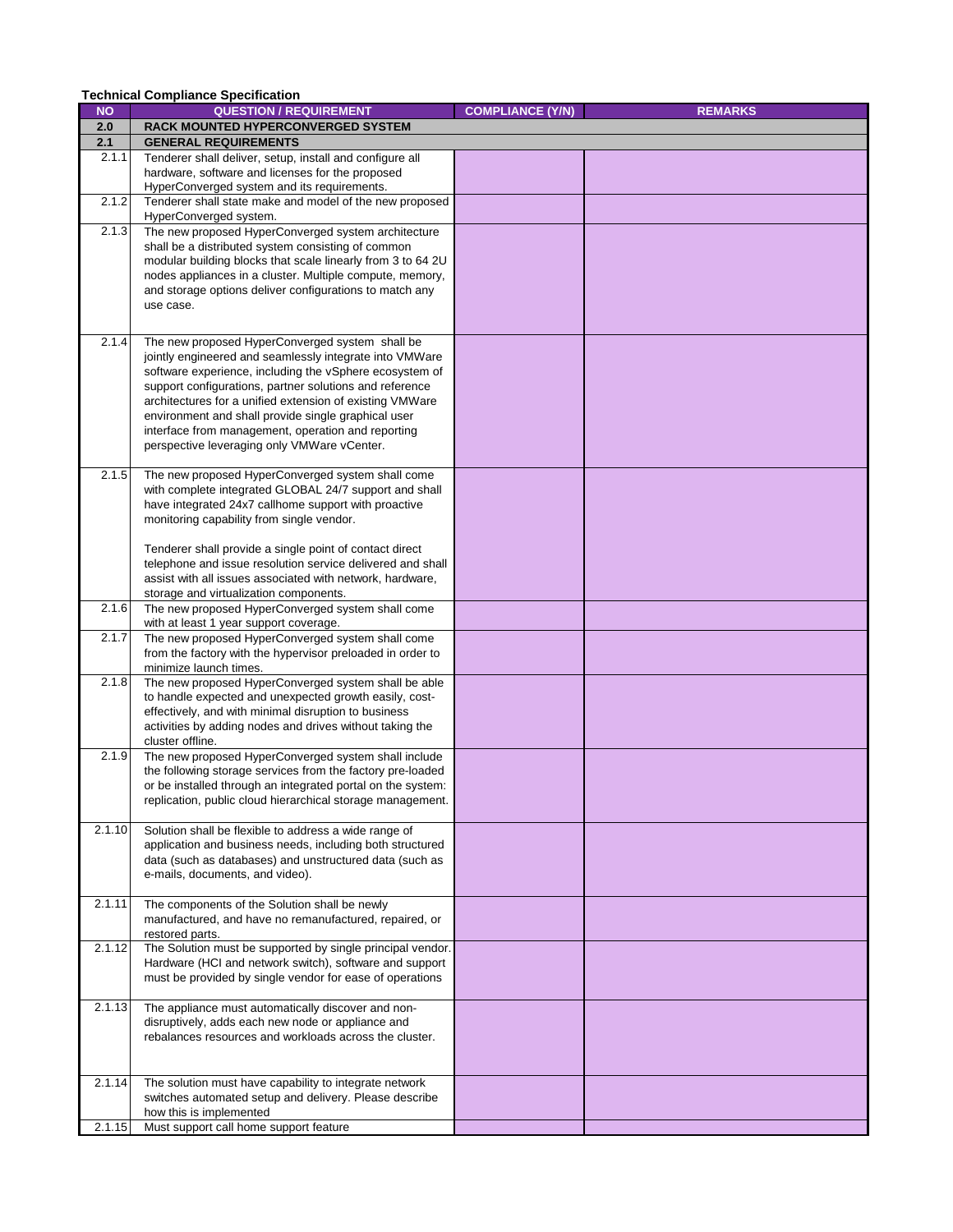| 2.1.16  | The HCI product must be tightly integrated with SDDC                   |  |
|---------|------------------------------------------------------------------------|--|
|         | Manager to coordinate lifecycle management of hardware                 |  |
|         | components such as server BIOS, Disk Firmware, Raid                    |  |
|         |                                                                        |  |
|         | Controller Firmware, NIC Firmware, Expander Backplane                  |  |
|         | Firmware, Remote Management Firmware (iDRAC).                          |  |
|         |                                                                        |  |
| 2.1.17  | HCI must provide ability to automate updates and ability to            |  |
|         | automate roll back of the patches. The process must be                 |  |
|         | executed through vCenter for ease of management and for                |  |
|         | us to meet compliance need                                             |  |
| 2.2     | <b>SYSTEM CONFIGURATIONS</b>                                           |  |
|         |                                                                        |  |
| 2.2.1   | Number of unit(s) to supply:                                           |  |
|         |                                                                        |  |
|         | a) Minimum THREE (3) units for main DC                                 |  |
| 2.2.2   | The new proposed HyperConverged system configuration                   |  |
|         | shall be able to scale up to at least SIXTY FOUR (64)                  |  |
|         | nodes per cluster.                                                     |  |
| 2.3     | <b>SYSTEM CHASSIS</b>                                                  |  |
| 2.3.1   | The new proposed HyperConverged system shall comes                     |  |
|         | with the following system chassis configuration:                       |  |
|         |                                                                        |  |
|         |                                                                        |  |
| 2.3.1.1 | Type:                                                                  |  |
|         | a) Rack-mountable                                                      |  |
| 2.3.1.2 | System Dimension:                                                      |  |
|         | a) 2U                                                                  |  |
|         |                                                                        |  |
|         | (Please provide the details of new proposed hardware                   |  |
|         | dimension)                                                             |  |
| 2.3.1.3 | Per 2U Chassis Support:                                                |  |
|         |                                                                        |  |
|         | a) Minimum 256GB memory                                                |  |
| 2.3.1.4 | Per 2U Chassis Support:                                                |  |
|         |                                                                        |  |
|         |                                                                        |  |
|         | a) Minimum TWENTY FOUR (24) x 2.5 hard drives                          |  |
|         | b) Minimum 8.48TB raw flash storage                                    |  |
| 2.3.1.5 | Per 2U Chassis Support:                                                |  |
|         |                                                                        |  |
|         | a) Minimum FOUR (4) disk groups                                        |  |
|         | b) Minimum FOUR (4) cache disks                                        |  |
|         | c) Minimum TWENTY (20) capacity disks                                  |  |
| 2.3.1.6 | Tenderer to provide the power and heat dissipation                     |  |
|         | required and generated by the system.                                  |  |
|         |                                                                        |  |
|         | (Please provide the details of power and heat dissipation)             |  |
|         |                                                                        |  |
|         |                                                                        |  |
| 2.4     | <b>PROCESSOR</b>                                                       |  |
| 2.4.1   | The new proposed HyperConverged system shall comes                     |  |
|         | with the following processor configuration:                            |  |
| 2.4.1.1 | Processor Family:                                                      |  |
|         |                                                                        |  |
|         | a) Minimum Intel Xeon Silver CPU                                       |  |
| 2.4.1.2 | Processor: Minimum 3 sets                                              |  |
|         | a) Quantity Processor(s)/server: Minimum TWO (2) Units                 |  |
|         | for Intel                                                              |  |
|         | b) Clock Speed: 2.8GHz                                                 |  |
|         | c) Minimum 8core (Intel)                                               |  |
| 2.4.1.3 | Proposed system configuration shall have minimum                       |  |
|         |                                                                        |  |
|         | SIXTEEN (16) processor cores per node                                  |  |
| 2.4.1.5 | Number of processor per node: Min TWO (2) units                        |  |
| 2.5     | <b>MEMORY</b>                                                          |  |
| 2.5.1   | The new proposed HyperConverged system shall comes                     |  |
|         | with the following memory configuration:                               |  |
| 2.5.1.1 | Memory Type:                                                           |  |
|         |                                                                        |  |
|         | a) Minimum DDR4 RDIMM                                                  |  |
| 2.5.1.2 | RAM: ECC DDR4 RDIMM                                                    |  |
|         | a) Frequency: Minimum 3200MHz                                          |  |
|         |                                                                        |  |
|         |                                                                        |  |
|         | b) Capacity: Minimum 256GB                                             |  |
|         | c) Expandable: Maximum 4TGB<br>d) Slots: Minimum THIRTY TWO (32) Slots |  |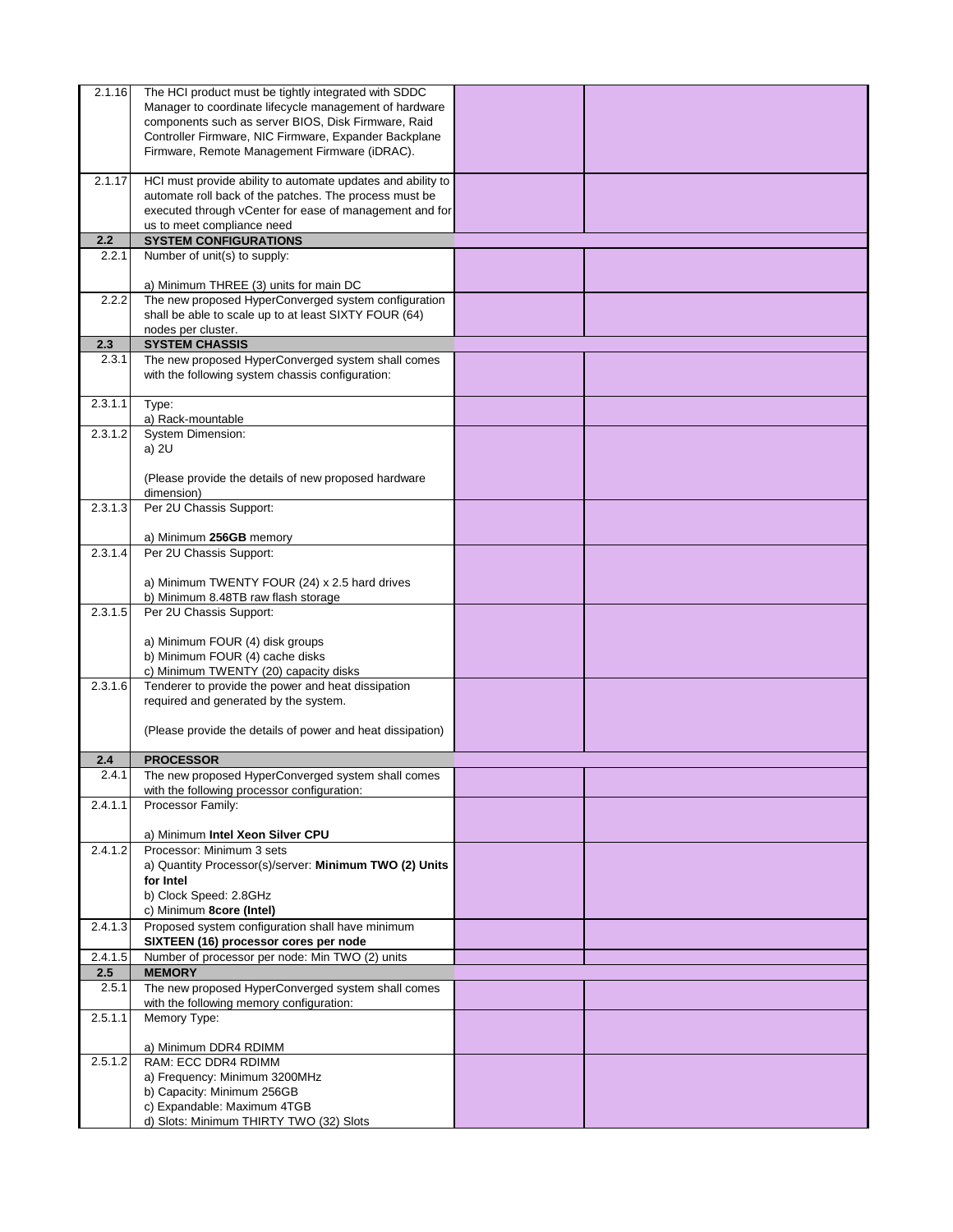| 2.5.1.3 | The proposed memory for each nodes shall be minimum                                                                 |  |
|---------|---------------------------------------------------------------------------------------------------------------------|--|
|         | 256GB with 32GB DIMMS                                                                                               |  |
| 2.6     | <b>DISK STORAGE SUBSYSTEM</b>                                                                                       |  |
| 2.6.1   | The new proposed HyperConverged system fshall comes                                                                 |  |
|         | with the following disk storage configuration:                                                                      |  |
| 2.6.1.1 | SSD Type:<br>a) Cache drive: 2.5 inch 800GB MU SSD                                                                  |  |
|         | b) Capacity drive: 2.5 inch 3.84TB SSD                                                                              |  |
| 2.6.1.2 | The new proposed HyperConvered system shall be                                                                      |  |
|         | optimized for all-flash node.                                                                                       |  |
| 2.6.1.3 | Each HyperConverged system nodes shall come minimum                                                                 |  |
|         | with the following storage capacity:                                                                                |  |
|         | a) Node RAW capacity: 8.84TB                                                                                        |  |
|         | d) Total Usable capacity: 7.5TiB                                                                                    |  |
| 2.6.1.4 | The new proposed HyperConverged system shall support                                                                |  |
|         | RAID 1, RAID 5 and RAID 6 Erasure Coding data                                                                       |  |
|         | protection on all flash node configurations. For this                                                               |  |
|         | purpose, we require a minimum of 1 object failure<br>protection ie: disk, nodes, etc                                |  |
| 2.6.1.5 | The proposed disk storage cache for each nodes shall be                                                             |  |
|         | at least 800GB SSD or higher with high endurance drive                                                              |  |
|         |                                                                                                                     |  |
| 2.6.1.7 | The proposed storage should only be utilized as data                                                                |  |
|         | repository and not for any OS nor application. Separate                                                             |  |
|         | boot drives (RAID1) is required and shall not take the 24                                                           |  |
|         | slots for capacity.                                                                                                 |  |
| 2.6.2.2 | The new proposed HyperConvered system shall be                                                                      |  |
| 2.7     | optimized for both hybrid and all-flash node.<br><b>NETWORK CONNECTIVITY</b>                                        |  |
| 2.7.1   | The new proposed HyperConverged system shall comes                                                                  |  |
|         | with the following network connectivity configuration:                                                              |  |
|         |                                                                                                                     |  |
| 2.7.1.1 | Each HyperConverged system nodes shall come with the                                                                |  |
|         | following network ports:                                                                                            |  |
|         |                                                                                                                     |  |
|         | a) FOUR (4) x 10Gb Ethernet ports (Integrated or Add-but                                                            |  |
|         | must be redundant                                                                                                   |  |
| 2.7.2.1 | b) ONE (1) x 1Gb out of band management ports.<br>Must provide ToR switch as part of the deployment.                |  |
|         | Per switch (minimum):                                                                                               |  |
|         | Minimum 28 ported switch with dual PSU                                                                              |  |
|         | 2 x SFP+ 10G for uplink to our network (we will provide the                                                         |  |
|         | cable)                                                                                                              |  |
|         | Enough cables and SFP (if needed) to connect all hosts in                                                           |  |
|         | redundant manner                                                                                                    |  |
|         | Gigabit management switch will be provided by our DC                                                                |  |
|         | facility                                                                                                            |  |
| 2.7.2.1 | The switch must provide management integration from the<br>HCI such as low touch day 1 setup and manageability from |  |
|         | vCenter.                                                                                                            |  |
|         |                                                                                                                     |  |
|         | Minimum ports required per switch is 28 ports host side,                                                            |  |
|         | out of which 2 will be used to connect to core (via 10G                                                             |  |
|         | $SFP+$                                                                                                              |  |
|         |                                                                                                                     |  |
|         | Switch must be managed switch and able to stack/cluster                                                             |  |
|         | for redundancy. Please inlude software license/cables, etc<br>to achieve this.                                      |  |
| 2.7.2.1 | Network cables:                                                                                                     |  |
|         | - provider to supply all cables from host to switch                                                                 |  |
|         | - provider to supply stacking/cluster switch cables                                                                 |  |
|         | - provider to supply SFP required as needed                                                                         |  |
|         | - we will provide UTP cables for management interface                                                               |  |
|         | - we will provide uplink cables from our LAN to you ToR.                                                            |  |
|         | Please provide the interface on the ToR for this purpose.                                                           |  |
|         |                                                                                                                     |  |
| 2.8     | <b>POWER SUPPLY</b>                                                                                                 |  |
| 2.8.1   | The new proposed HyperConverged system shall comes                                                                  |  |
|         | with the following power supply configuration:                                                                      |  |
|         |                                                                                                                     |  |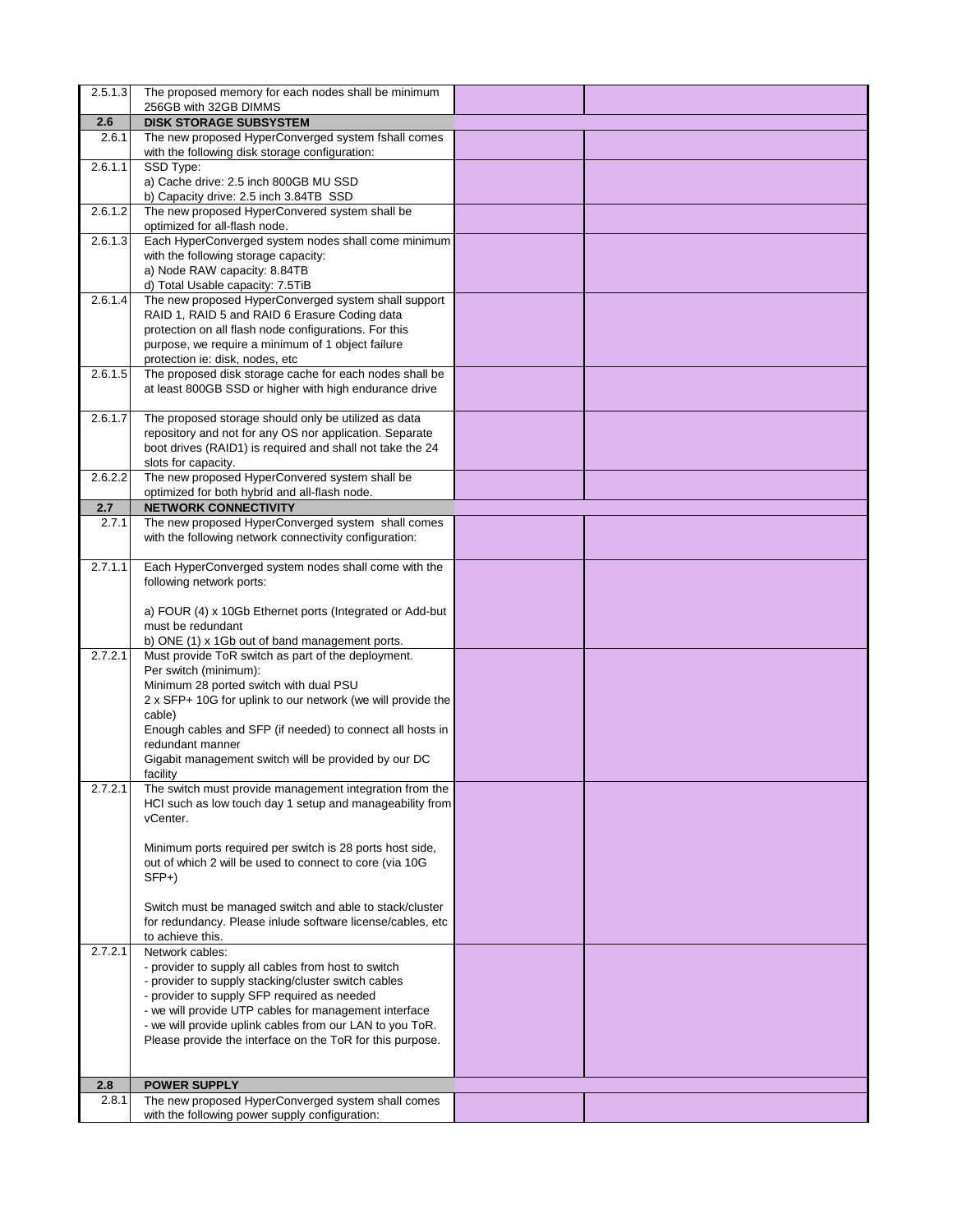| 2.8.1.1      | Redundant power supply support:                                                                                                                                                                                                                                                                                                                        |  |
|--------------|--------------------------------------------------------------------------------------------------------------------------------------------------------------------------------------------------------------------------------------------------------------------------------------------------------------------------------------------------------|--|
|              | a) Dual, Hot-plug, Redundant Power Supply (1+1), with                                                                                                                                                                                                                                                                                                  |  |
|              | power cords                                                                                                                                                                                                                                                                                                                                            |  |
| 2.9<br>2.9.1 | <b>SYSTEM PLATFORM</b><br>The proposed system configuration shall run on VMWare                                                                                                                                                                                                                                                                        |  |
|              | Virtualization Platform with the extension to run on                                                                                                                                                                                                                                                                                                   |  |
|              | HyperConverged infrastructure.                                                                                                                                                                                                                                                                                                                         |  |
| 2.11         | <b>SYSTEM CONSOLE / MANAGEMENT / REPLICATION /</b><br><b>SECURITY / ALERTING / REPORTING</b>                                                                                                                                                                                                                                                           |  |
| 2.11.1       | The new proposed HyperConverged system shall be<br>managed by a single view comprehensive management<br>console.                                                                                                                                                                                                                                       |  |
|              | Management console must be accesible via browser and<br>no additional software installation                                                                                                                                                                                                                                                            |  |
| 2.11.2       | The new proposed HyperConverged system shall have an<br>integrated graphical user interface (GUI) console that<br>performs functions related to the hardware, such as the<br>provisioning of new nodes, upgrading system patches,<br>checking the status of the system and shutting down the<br>system and rebooting up to cater any update process    |  |
| 2.11.3       | The new proposed HyperConverged system shall offer an<br>integrated support application with recording or log<br>functionality to provide a view of hardware and software<br>events and report the status of the hardware to the<br>manufacturer automatically.                                                                                        |  |
| 2.11.4       | Solution shall support PCI compliance standards to<br>maximize information security and minimize the risks of<br>downtime, data loss/corruption, unauthorized access, and<br>compliance failure.                                                                                                                                                       |  |
| 2.11.5       | Solution shall have cloud based analytics for operations<br>management that allows us to look at trends and overall<br>status. Please include license if required                                                                                                                                                                                      |  |
| 2.11.6       | The new proposed HyperConverged system shall have the<br>capacity to replicate virtual machines to an external<br>system based on the same hypervisor. The external<br>system may or may not be HyperConverged, made by the<br>same manufacturer or a third party.                                                                                     |  |
| 2.11.7       | The replication features shall have the ability to record<br>every write IO from the Host/Server in a DVR like fashion<br>to enable rollback to any point in time (per IO or to a<br>particular millisecond) and stored in lower cost storage to<br>provide more granular and cost effective RPO.                                                      |  |
| 2.11.8       | The replication shall enable discovery, provisioning, and<br>orchestration of disaster recovery workflows, including<br>testing, failing over, failing back, and recovering<br>production of a single consistency group or a group of<br>consistency groups to and from any point-in-time without<br>requiring VMWare SRM for automated site failover. |  |
| 2.11.9       | Tenderer shall propose the bandwidth required to perform<br>replication from Primary Site to Secondary Site, the<br>bandwidth efficiency technologies leading to reduced<br>bandwidth usage will be a key evaluation criterion.                                                                                                                        |  |
| 2.11.10      | The new proposed HyperConverged system shall be IPMI<br>2.0 compliant Out of Band Management                                                                                                                                                                                                                                                           |  |
| 2.8          | <b>SERVICES</b>                                                                                                                                                                                                                                                                                                                                        |  |
| 2.8.1        | The new proposed HyperConverged system shall comes                                                                                                                                                                                                                                                                                                     |  |
|              | with the following Services configuration:                                                                                                                                                                                                                                                                                                             |  |
| 2.8.1.1      | All hardware delivered must be installed and configured to<br>operational standards.                                                                                                                                                                                                                                                                   |  |